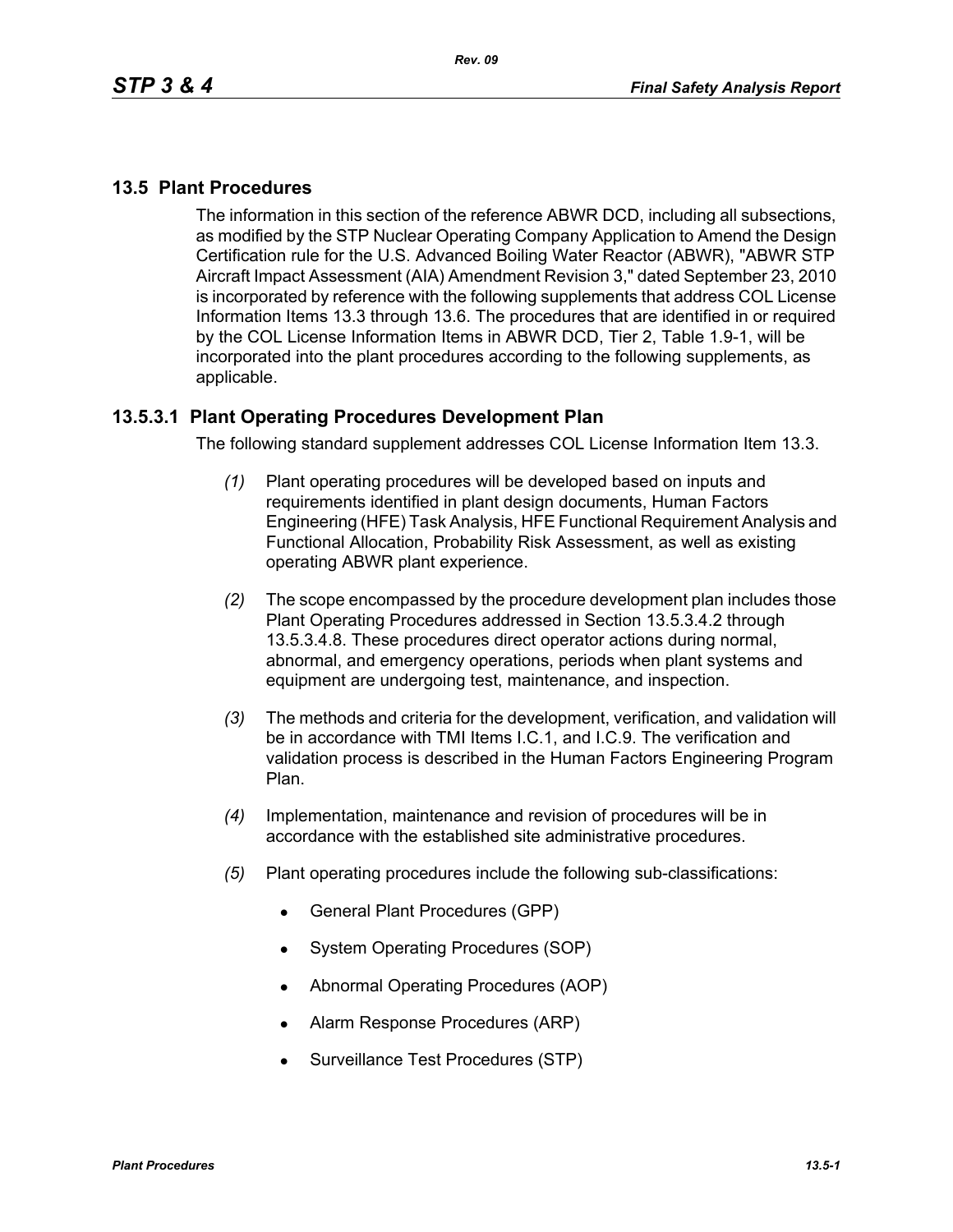- *(6)* A procedure writer's guide will be developed and implemented that defines the process for developing GPP, SOP, AOP, ARP, and STP. For multi-unit sites with existing operating units, the Writers Guide in use for the operating units will be used to ensure consistent site operation. The guide will contain sufficiently objective criteria so that procedures developed are complete, accurate, consistent in organization, style, and content, easy to understand. It will provide instructions for procedure content and format, including the writing of action steps and the specification of acceptable acronym lists and acceptable terms to be used.
- *(7)* The content of the GPPs, SOPs, and STPs will incorporate the following elements as applicable.
	- **Title**
	- Discussion
	- **References**
	- Prerequisites
	- Precautions (including warnings, cautions, and notes)
	- Limitations and actions
	- Required operator actions
	- Acceptance criteria (Surveillance Test Procedures only)
	- **References**
	- **Attachments**
- *(8)* The format for the Abnormal Operating Procedures (AOPs) and procedures for other significant events will include the following, as appropriate:
	- Symptoms
	- Automatic actions
	- Immediate operator actions
	- Subsequent operator actions
- *(9)* The format for the Alarm Response Procedures will include the following, as appropriate:
	- Alarm message description
	- Automatic actions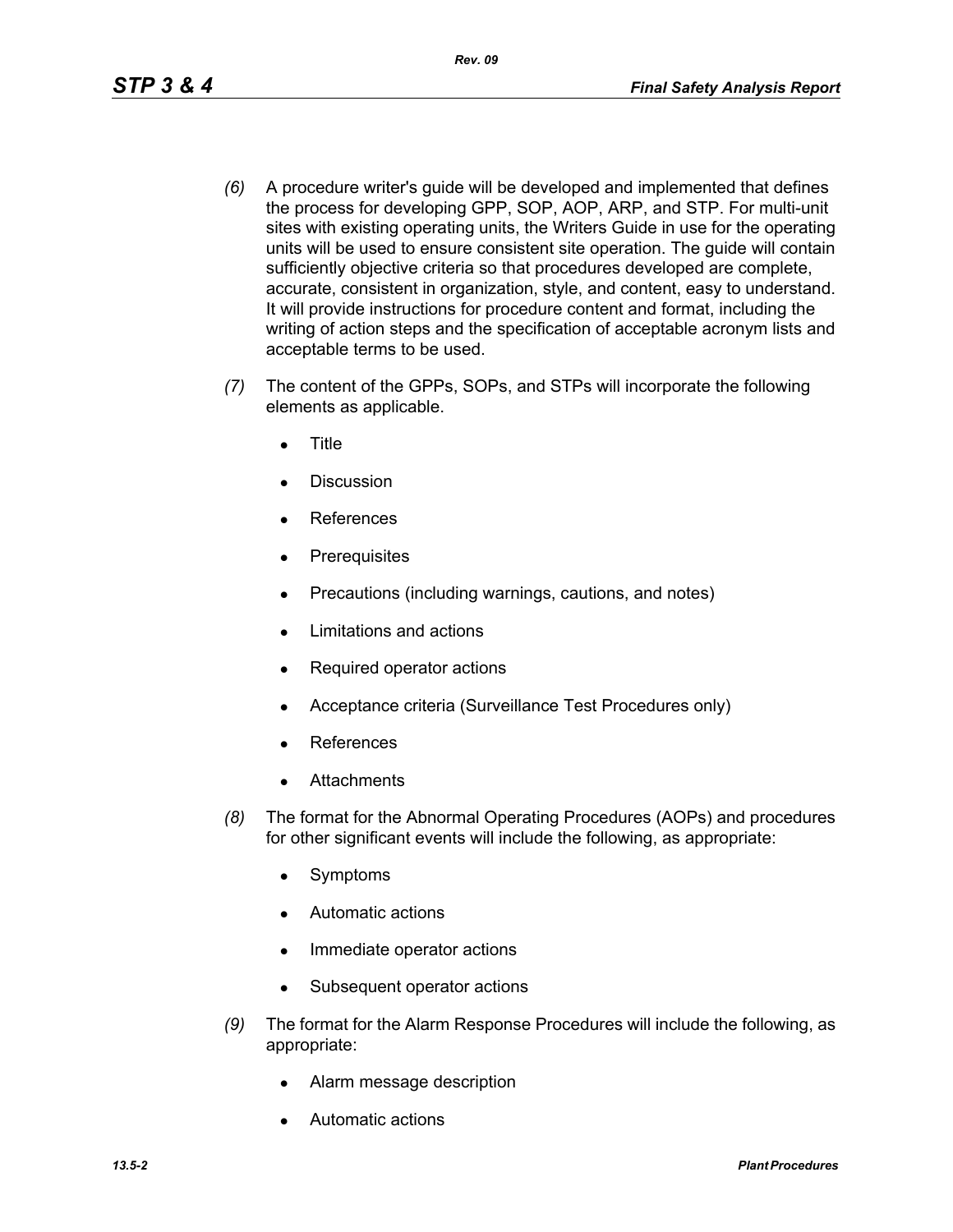- Operator actions
- Probable causes

### **13.5.3.2 Emergency Operating Procedures**

The following standard supplement addresses COL License Information Item 13.4.

- *(1)* STP will utilize the approved Emergency Procedure Guidelines (EPG) as found in Chapter 18 of the Design Control Documents Tier 2, based on the BWR Owners Group EPG Revision 4.
- *(2)* A plant specific Emergency Operating Procedure (EOP) writer's guide will be developed and implemented. The writer's guide will contain objective criteria that will require that the emergency procedures are consistent in organization, style, content, and usage of terms. Guidance for the development of EOP's will come from NUREG-0899, NUREG-1358 (including Supplement 1) and NUREG/CR-5228.
- *(3)* EOPs will be in a symptom-based format with clearly specified entry conditions that provide the operator guidance in response to upset plant conditions in which one or more key variables are out of limits, regardless the cause.
- *(4)* STP Plant Specific Technical Guidelines (PSTGs) will be generated based on analysis of transients and accidents that are specific to a site plant design and operating philosophy. The PSTGs will be derived from the ABWR EPGs.
- *(5)* As part of the emergency procedure development, a document will be generated identifying any significant deviations from the approved EPGs (including identification of additional equipment beyond that identified in the approved guidelines), along with all necessary engineering evaluations or analyses to support the adequacy of each deviation. As part of this evaluation a determination whether these deviations impact the analysis of controls and indications identified in Appendix 18 F of the Design Control Document Tier-2 will be performed.
- *(6)* Site-specific calculations will be performed to support generation of the curves and limits utilized in the EOPs.
- *(7)* EOPs will support the Plant Operations Training Program. They are verified and validated in the HFE program and evaluated in the STP Human Factors Engineering Program. The EOPs will also be completed in time to support the Plant Operations Training Program. The Procedure Generation Package (PGP) for EOPs will be submitted to the NRC 3 months prior to formal operator training on EOPs.
- *(8)* Implementation, maintenance, and revision of procedures will be in accordance with the established site administrative procedures.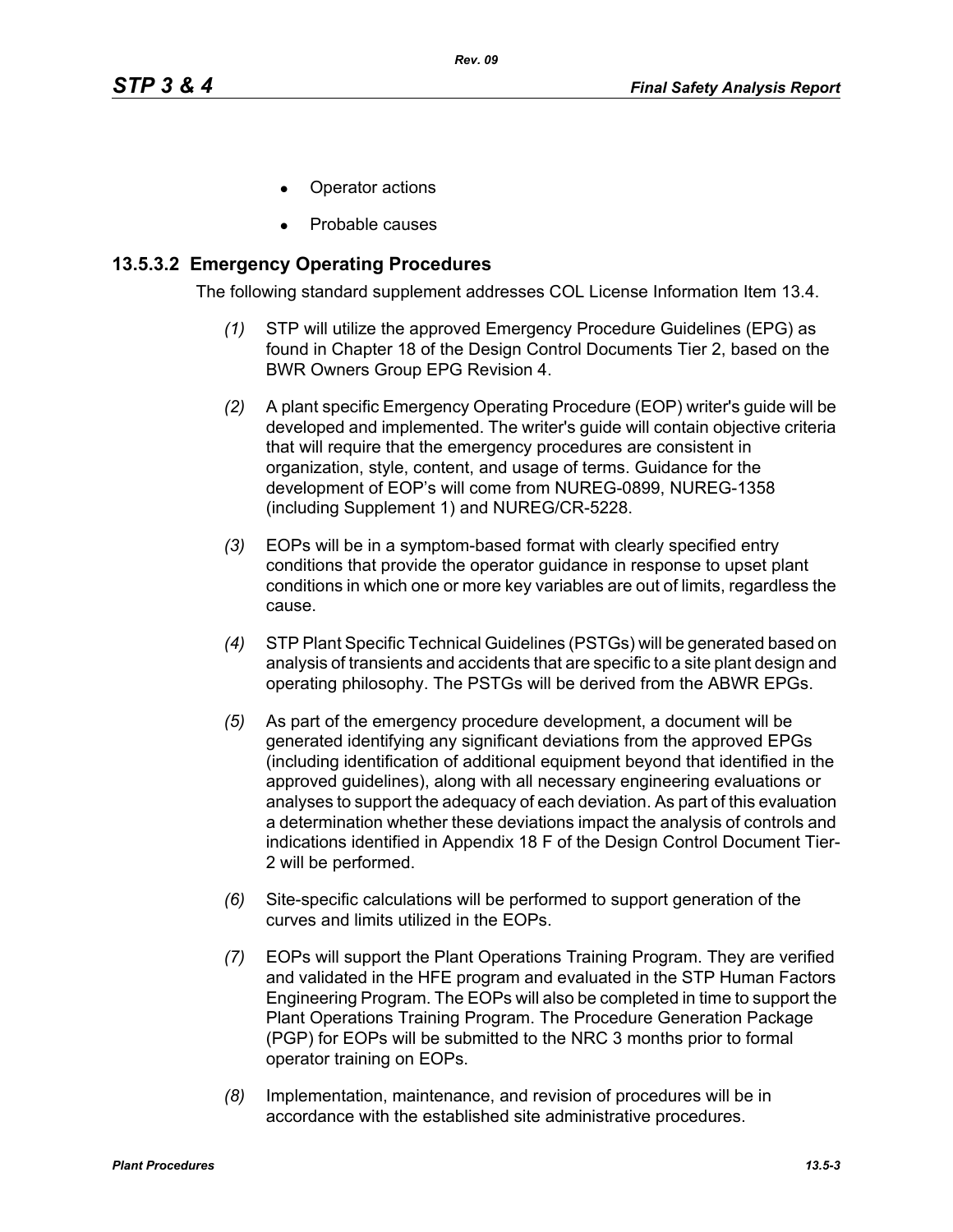# **13.5.3.3 Implementation of the Plan**

The following standard supplement addresses COL License Information Item 13.5.

## **13.5.3.3.1 Administrative Procedures**

- *(1)* Administrative procedures are those procedures that (a) provide the administrative controls with respect to performing activities or evolutions, and (b) define and provide controls for operational activities of the plant staff. Examples of procedures that fall in this category are identified in section 13.5.3.4.1.
- *(2)* Regulatory Guide (RG) 1.33, Rev. 2, will be used as a guide for the preparation of plant administrative policies and procedures. The requirements of the STP FSAR 17.2 (Quality Assurance During the Operations Phase) will be met for those systems and components listed in section 13.5.3.4.1 to which 10 CFR 50 Appendix B requirements apply.
- *(3)* Administrative procedures will be developed based upon the experiences of other STP operating plants and will be consistent with STP guidelines.
- *(4)* The responsibility for preparing, maintaining and approving plant procedures will be assigned by an STP administrative procedure. Procedures will be assigned to an STP organization and manager based on content, intended user, and importance to plant operation. Safety-related procedures will be reviewed by the Plant Operations Review Committee (PORC) and approved by the Plant Manager.

## **13.5.3.3.2 Maintenance and Other Procedures**

- *(1)* Procedures under this category address specific site-wide programs as they relate to maintenance and general operations. Procedures in this category are normally developed consistent with STP guidelines and based on the experiences of other operating plants.
- *(2)* A list of typical procedures included in the scope of the Maintenance and Other Operating Procedures is provided in Section 13.5.3.4.2 and 13.5.3.4.3. It is not necessary for all the procedures to contain titles exactly as listed, but all systems, evolutions, and events listed that are applicable to the ABWR certified design will be covered.
- *(3)* The existing procedures in use at STP 1 & 2 will be used to ensure consistent site operation. A review will be performed to ensure that the existing administrative procedures are consistent with the STP 3 & 4 FSAR. Should any changes be necessary to those procedures as a result of ABWR unique features, the procedures will be updated using the existing procedure change process.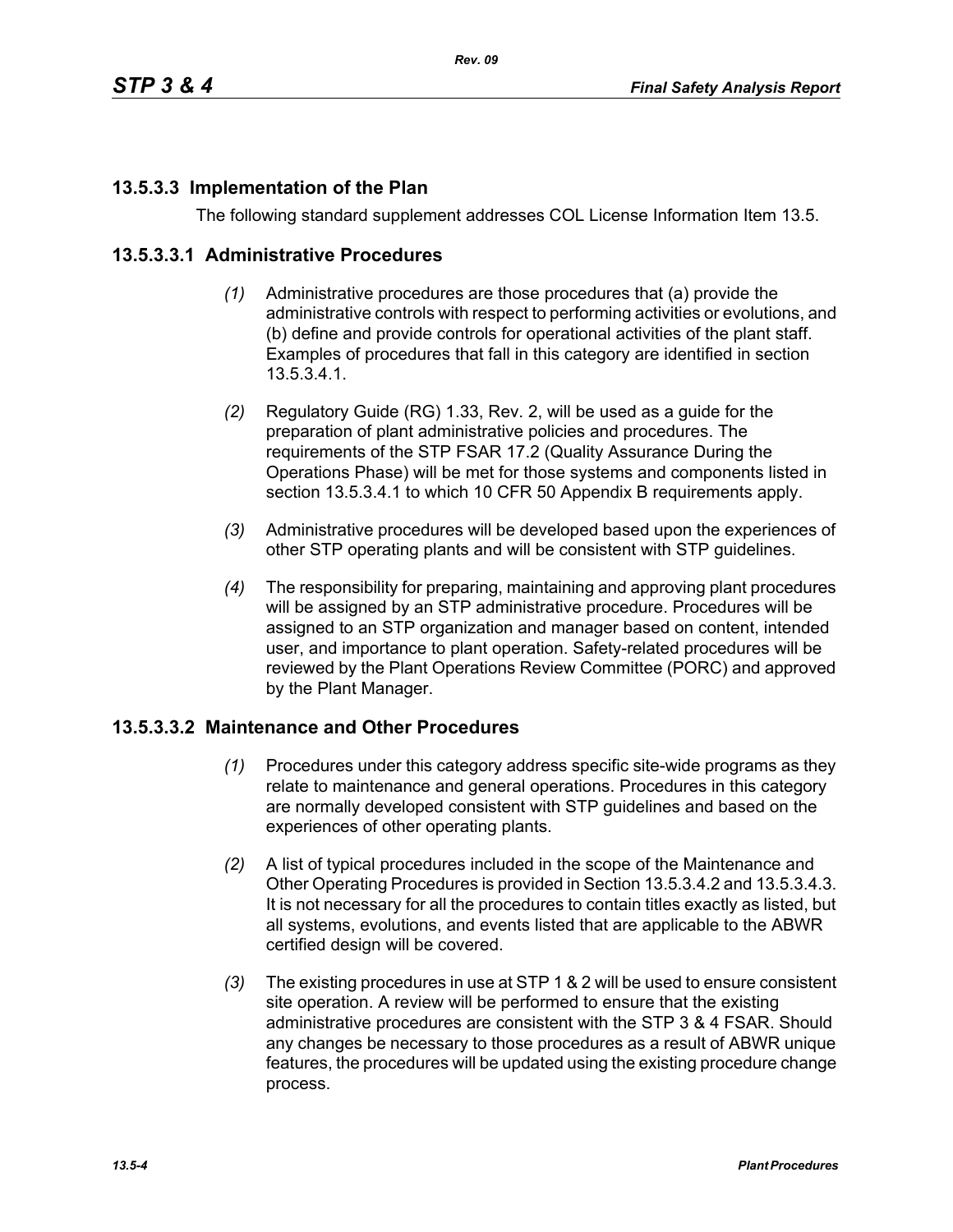*(4)* STP procedures will be prepared following the STP guidelines listed above and be issued six months prior to the commencement of the Preoperational Test Program.

# **13.5.3.4 Procedures Included In Scope Of Plan**

The following standard supplement addresses COL License Information Item 13.6.

The following is a list of typical procedures that will be included in the scope of the Plant Procedures Development Plan. It is not necessary for all the procedures to contain titles exactly as listed, but all systems, evolutions, and events listed that are applicable to the ABWR nuclear power station will be covered.

## **13.5.3.4.1 Administrative Procedures**

Administrative Procedures are those procedures that (1) provide the administrative controls with respect to performing activities or evolutions and (2) define and provide controls for operational activities of the plant staff. These include:

- *(1)* Control ( i.e. control of activies or evolutions)
	- Procedure review and approval
	- Equipment control procedures
	- Control of maintenance and modifications
	- $\bullet$  Fire protection procedures
	- Crane operation procedures
	- Temporary changes to procedures
	- $\bullet$  Temporary procedures
	- Special orders of a transient or self-cancelling character
	- Special Nuclear Material (SNM) Material Control and Accounting Program
- *(2)* Specific Procedures (i.e. operational activities for plant staff)
	- Standing orders to shift personnel including the authority and responsibility of the shift supervisor, licensed senior reactor operator in the control room, control room operator, and shift technical advisor
	- A process for implementing the safety/security interface requirements of 10 CFR 73.58.
	- Assignment of shift personnel to duty stations and definition of "surveillance area"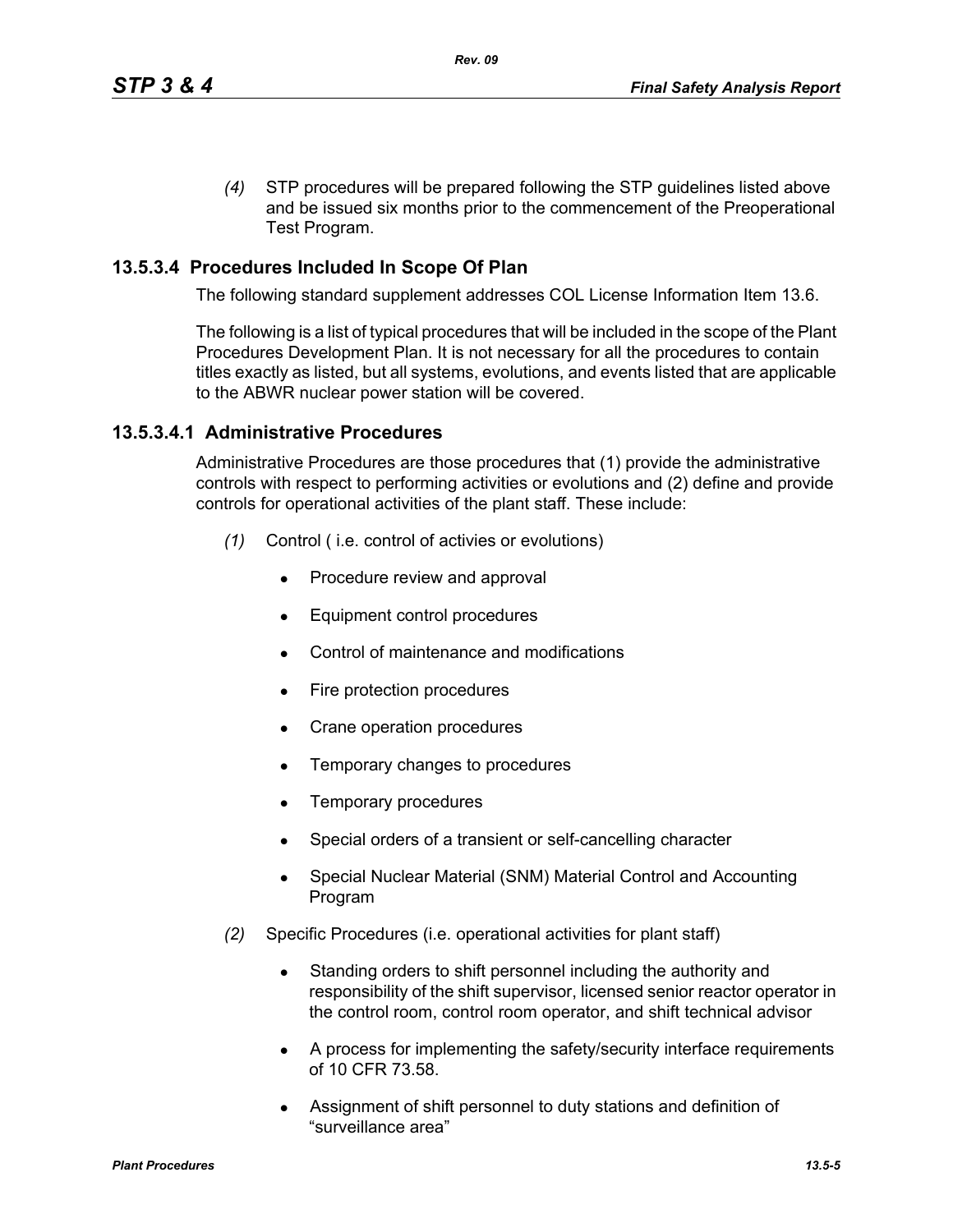- Shift relief and turnover
- Fitness for duty
- Control room access
- Limitations on work hours
- Feedback of design construction and applicable important industry and operation experience
- Shift Supervisor administrative duties
- Verification of correct performance of operating activities

### **13.5.3.4.2 Maintenance and Other Operating Procedures**

Procedures will be provided to guide operation during maintenance and modification procedures that require operator actions to be taken in the main control room or remote shutdown panel including the following:

- *(1)* Exercising of equipment that is normally idle but that must operate when required
- *(2)* Removal of reactor head
- *(3)* Plant radiation protection procedures
- *(4)* Emergency preparedness procedures
- *(5)* Instrument calibration and test procedures
- *(6)* Chemical-radiochemical control procedures
- *(7)* Radioactive waste management procedures
- *(8)* Maintenance and modification procedures
- *(9)* Material control procedures
- *(10)* Precautions for performing testing, maintenance and inspections of Main Control Room and Remote Shutdown control panels
- *(11)* Activation and implementation of the facility emergency plan

#### **13.5.3.4.3 Radiation Control Procedures**

The following procedures will be provided as discussed in Section A 7(d) of ANSI/ANS-3.2

*(1)* Mechanical vacuum pump operation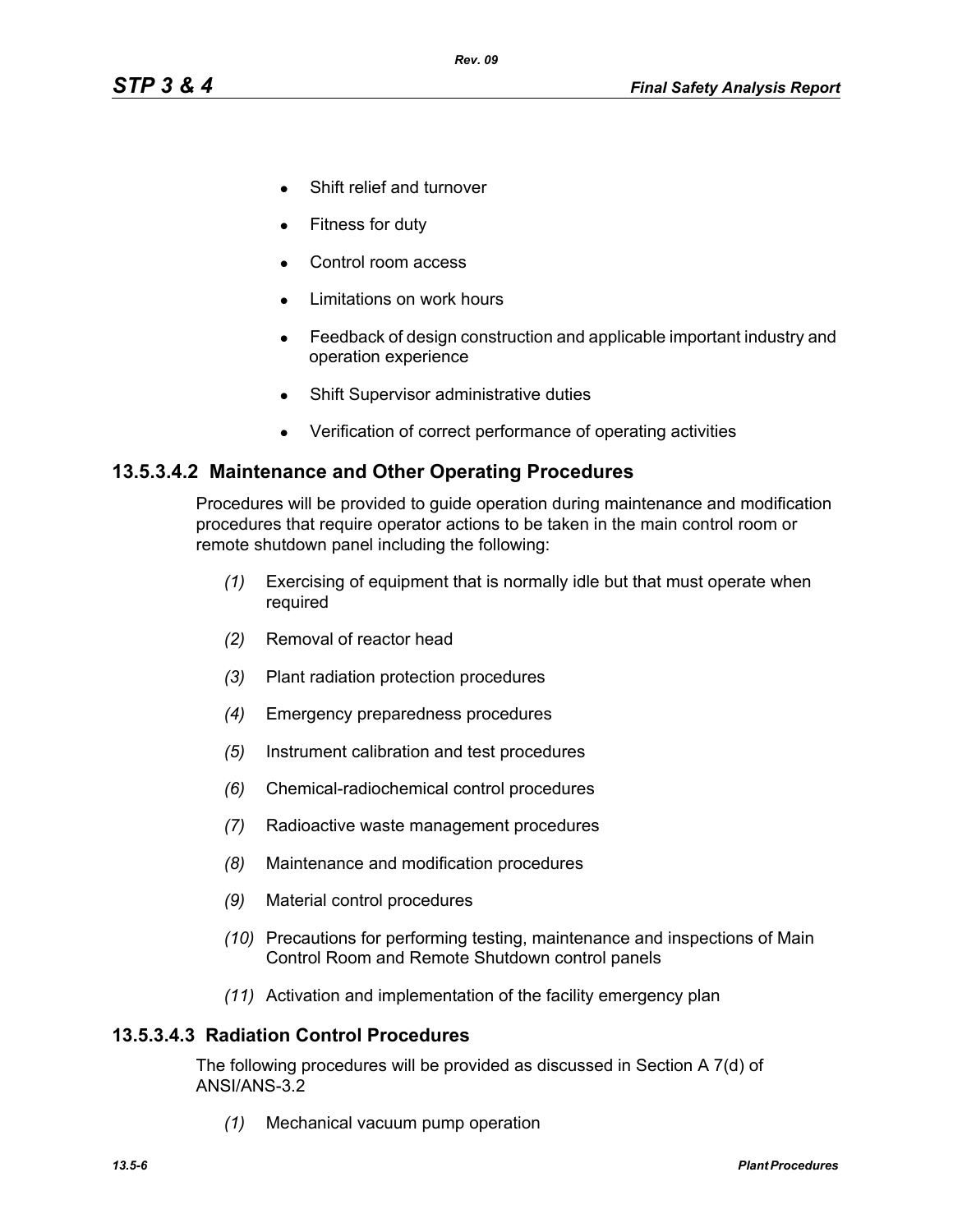- *(2)* Air ejector operation
- *(3)* Packing steam exhauster operation
- *(4)* Sampling
- *(5)* Air ejection, ventilation, and stack monitor
- *(6)* Area radiation monitoring system operation
- *(7)* Process radiation monitoring system operation
- *(8)* Meteorological monitoring
- *(9)* Discharge of effluents
- *(10)* Dose calculations

Equipment-specific requirements (items 1 through 7) will be addressed in the System Operating Procedures and elements that must be incorporated for the entire site (items 8 through 10) will be addressed in Administrative or Maintenance Procedures.

### **13.5.3.4.4 General Plant Procedures**

Integrated operating procedures provide instruction for the integrated operation of the plant. As discussed in Section A5 of ANSI/ANS-3.2, typical integrated operating procedures will include evolutions listed below:

- *(1)* Cold Shutdown to Hot Standby
- *(2)* Hot Shutdown to Startup
- *(3)* Recovery from Reactor Trip
- *(4)* Operation at Hot Standby
- *(5)* Turbine Startup and Synchronization of Generator
- *(6)* Changing Load and Load Following
- *(7)* Power Operation and Process Monitoring
- *(8)* Power Operation with Less than Full Reactor Coolant Flow
- *(9)* Plant Shutdown to Hot Standby
- *(10)* Hot Standby to Cold Shutdown
- *(11)* Preparation for Refueling and Refueling Equipment Operation
- *(12)* Refueling and Core Alternations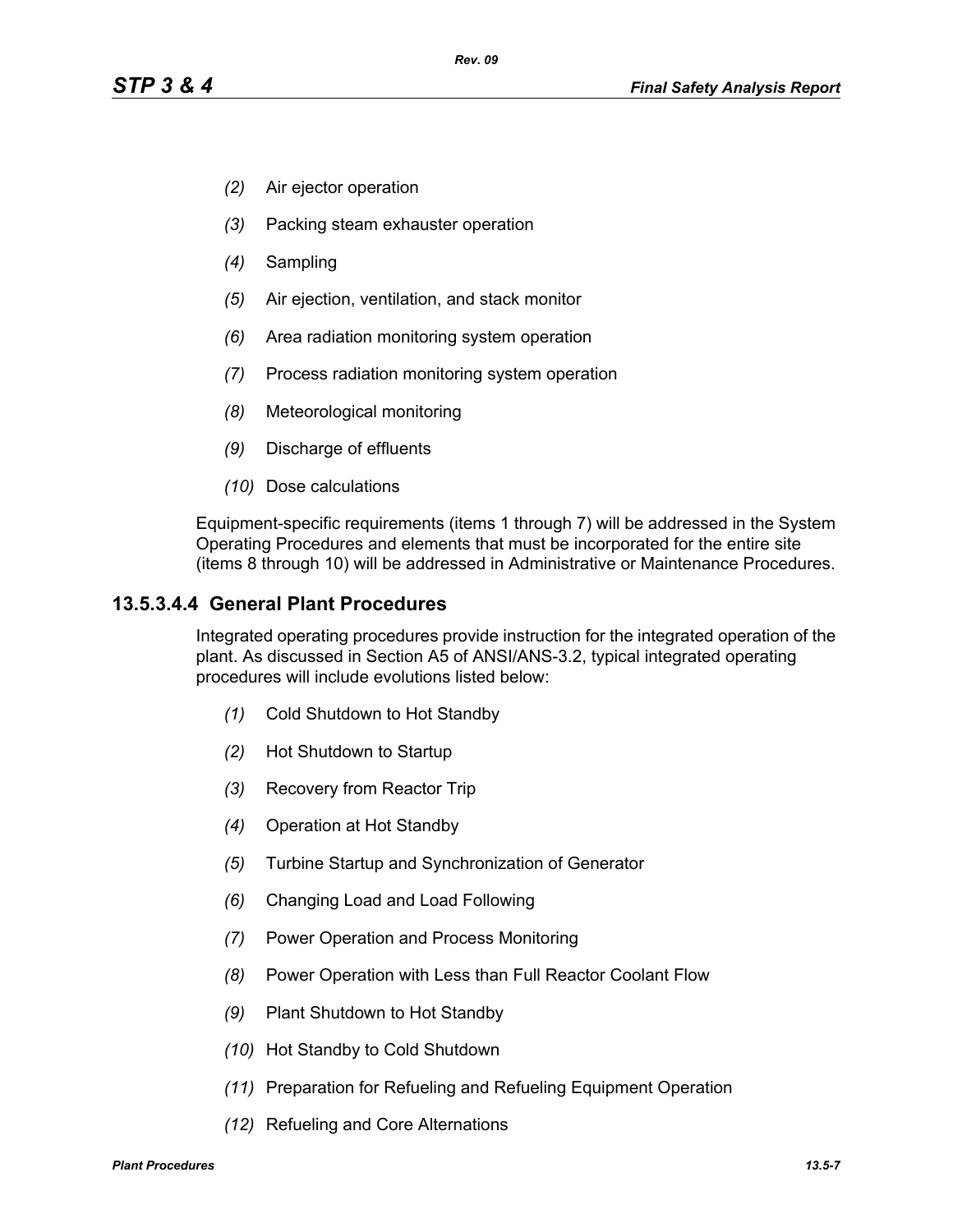# **13.5.3.4.5 System Operating Procedures**

Instructions for energizing, filling, venting, draining, starting up, shutting down, changing modes of operation, returning to service following testing (if not contained in the applicable testing procedure), and other instructions appropriate for operation of systems and prevention of water hammer will be delineated in System Operating Procedures. As discussed in Section A3 of ANSI/ANS-3.2, typical System Operating Procedures are listed below:

- *(1)* Nuclear Steam Supply System (Vessel and Recirculating System)
- *(2)* Control Rod Drive System
- *(3)* Reactor Water Cleanup System
- *(4)* Standby Liquid Control System
- *(5)* Residual Heat Removal System
- *(6)* High Pressure Core Flooder System
- *(7)* Reactor Core Isolation Cooling
- *(8)* Automatic Depressurization System
- *(9)* Reactor Building Cooling Water System
- *(10)* Containment
	- $\bullet$  Maintaining Integrity
	- Containment Ventilation System
	- $\bullet$  Inerting and Deinerting
- *(11)* Fuel Pool Cooling and Cleanup System
- *(12)* Main Steam System
- *(13)* Turbine/Generator System
- *(14)* Condensate System
- *(15)* Feedwater System
- *(16)* Makeup Water System
- *(17)* Reactor Building Service Water System
- *(18)* Turbine Building Service Water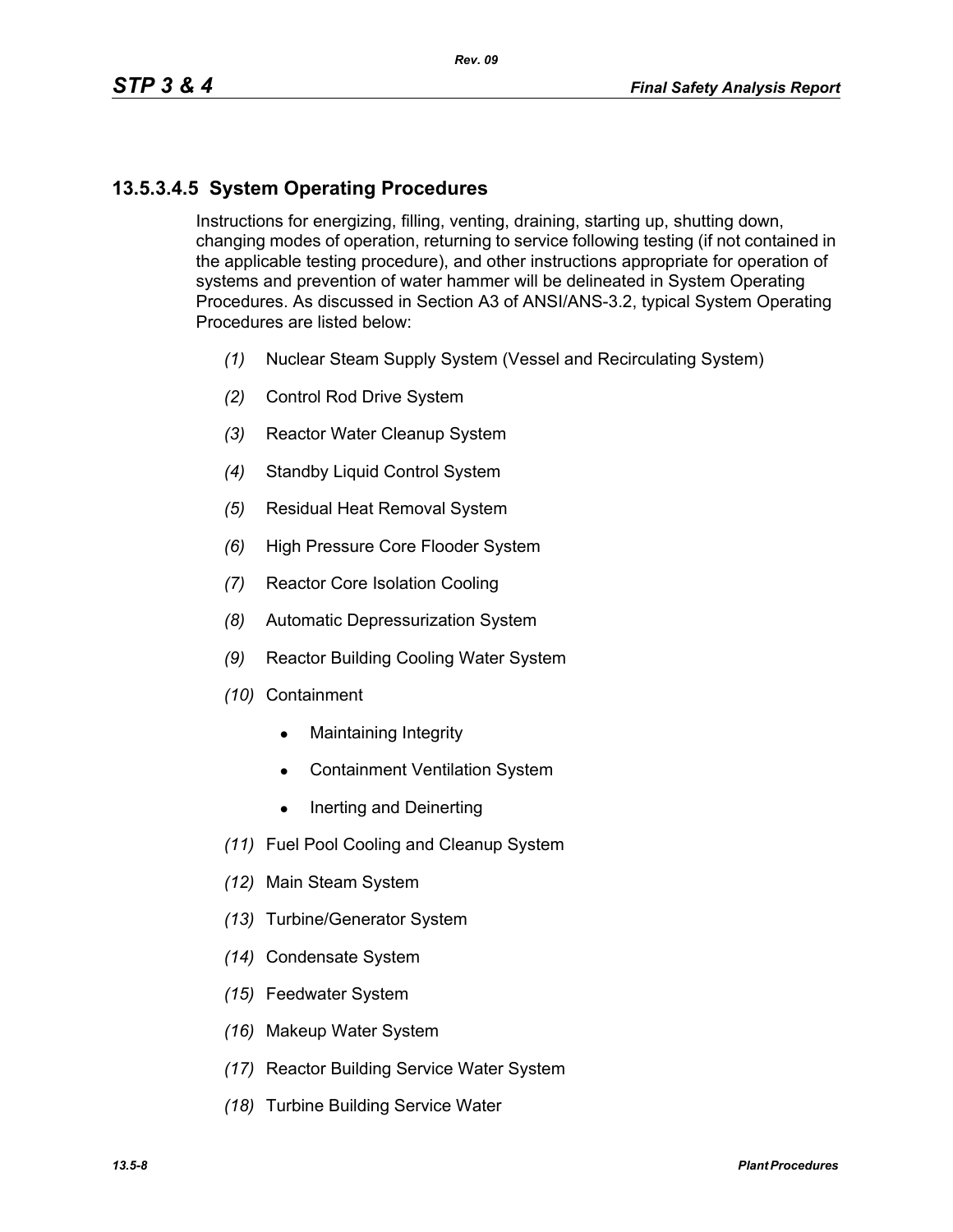- *(19)* Reactor Building HVAC System
- *(20)* Control Building HVAC System
- *(21)* Radwaste HVAC System
- *(22)* Standby Gas Treatment System
- *(23)* Instrument Air System
- *(24)* Electrical System
	- Offsite: Circuits between offsite transmission network and the onsite Class 1E distribution system
	- Onsite: Emergency Power Sources (e.g., Diesel generator, batteries)
		- –- AC System
		- –- DC System
- *(25)* Neutron Monitoring System
	- Startup Range Neutron Monitoring System
	- Power Range Neutron Monitoring System
	- Traversing In-core Probe System
- *(26)* Reactor Protection System
- *(27)* Rod Worth Minimizer

#### **13.5.3.4.6 Alarm Response Procedures**

Procedures will be prepared for off-normal or alarm conditions that require operator action in the Main Control Room. An individual procedure will be written for each annunciator window containing instructions for each alarm associated with that window which is important to safety or the operation of the power plant. These instructions will normally contain (1) the meaning of the alarm, (2) the source of the signal, (3) the immediate action that is to occur automatically, (4) the immediate operator action, and (5) the long-range actions. If more than one alarm applies to a given procedure, repetition of the procedure may not be required if the applicable annunciators are listed at the beginning of the procedure.

Included in this procedure group will be specific guidance specifying operator actions in response to prolonged low level reactor coolant system leakage below Technical Specifications limits.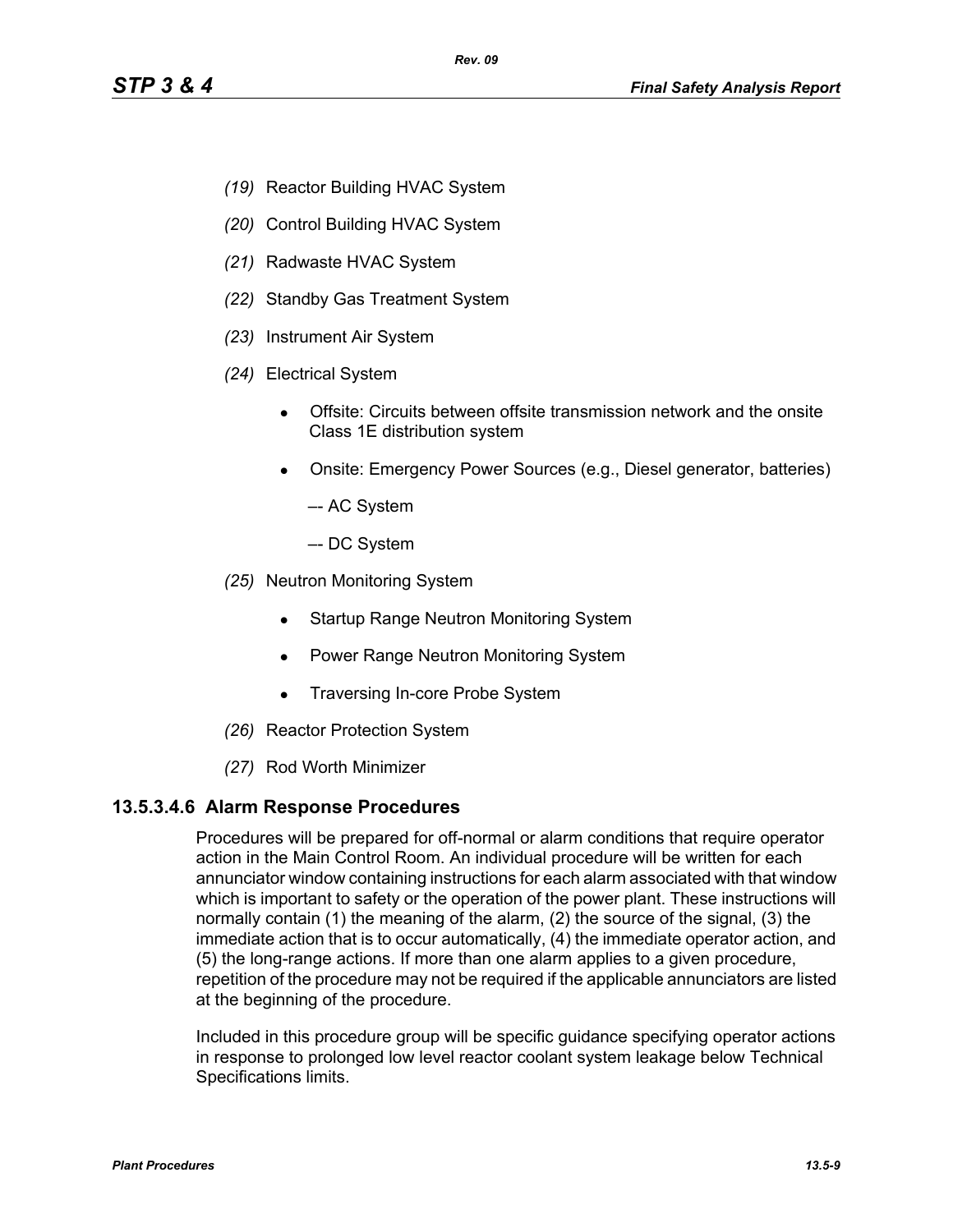## **13.5.3.4.7 Abnormal Operating Procedures**

 As discussed in Section A 10 of ANSI/ANS-3.2, procedures will be provided to guide operation for significant events. Examples of such events are listed below.

- *(1)* Loss of Coolant (inside and outside primary containment, response to large and small breaks, including leak-rate determination)
- *(2)* Loss of Instrument Air
- *(3)* Loss of Electrical Power (or degraded power sources or both)
- *(4)* Loss of Core Coolant Flow
- *(5)* Loss of Condenser Vacuum
- *(6)* Loss of Containment Integrity
- *(7)* Loss of Service Water
- *(8)* Loss of Shutdown Cooling
- *(9)* Loss of Component Cooling System or Cooling to Individual Components
- *(10)* Loss of Feedwater or Feedwater System Failure
- *(11)* Loss of Protective System Channel
- *(12)* Miss-positioned Control Rod or Rods or Rod Drops
- *(13)* Inability to Drive Control Rods
- *(14)* Conditions Requiring Use of Standby Liquid Control System
- *(15)* Fuel Cladding Failure or High Activity in Reactor Coolant or Offgas
- *(16)* Fire in Control Room or Forced Evacuation of Control Room
- *(17)* Turbine and Generator Trips
- *(18)* Malfunction of Automatic Reactivity Control System
- *(19)* Malfunction of Pressure Control System
- *(20)* Reactor Trip
- *(21)* Plant fires
- *(22)* Acts of Nature (e.g., Tornado, flood, dam failure, earthquake)
- *(23)* Irradiated Fuel Damage While Refueling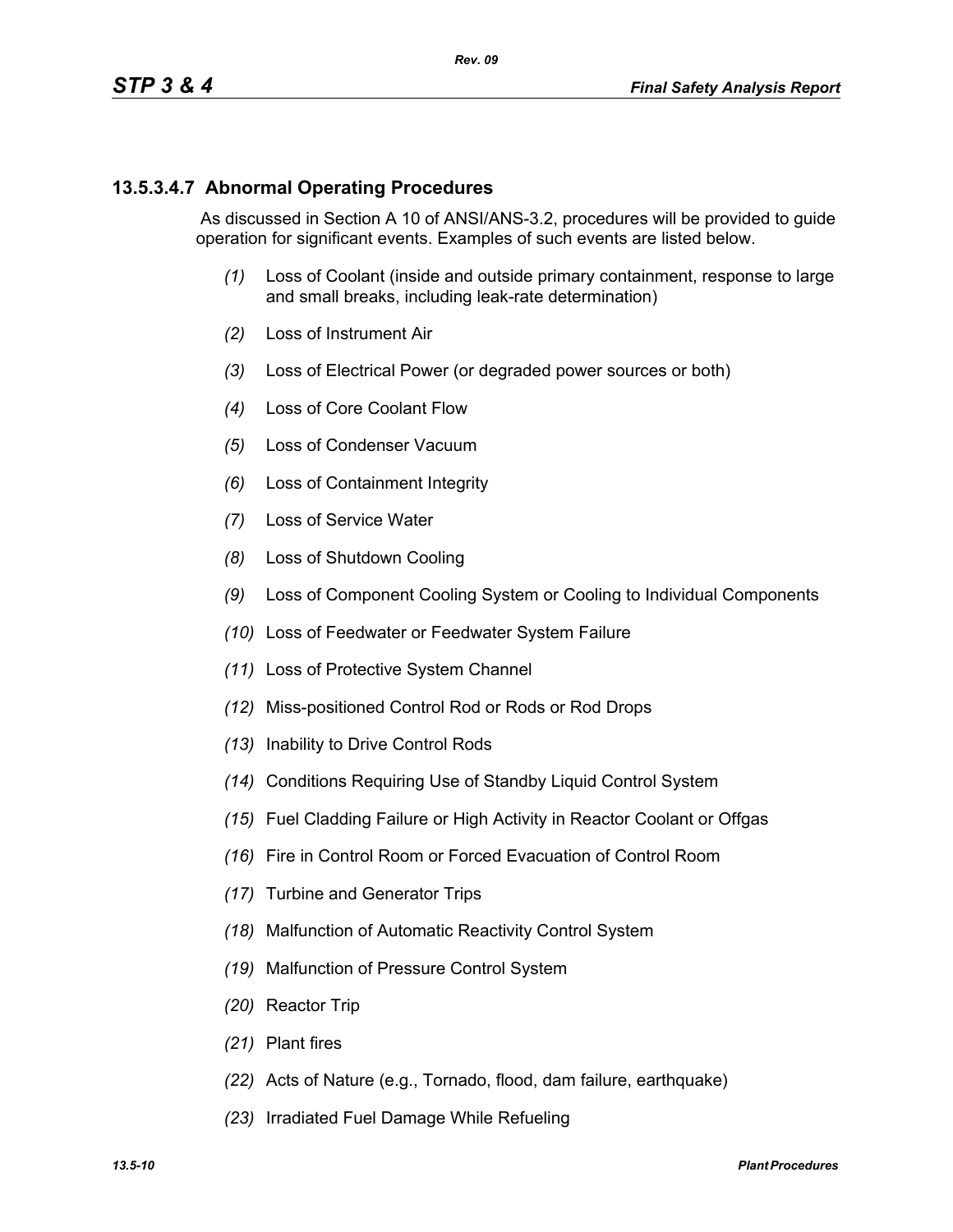- *(24)* Abnormal Releases of Radioactivity
- *(25)* Intrusion of Demineralizer Resin into Primary System
- *(26)* Hydrogen Explosions
- *(27)* Containment Isolation (including reopening of individual isolation valve following reset of safety injection or containment isolation valves)
- *(28)* Loss of Annunciators
- *(29)* Safe shutdown and cool-down under degraded core conditions (may be included in EOP actions)
- *(30)* Other expected transients that may be applicable

#### **13.5.3.4.8 Calibration, Inspection, and Test Procedures**

Procedures will be prepared for each surveillance test, inspection, or calibration required by Technical Specifications. As discussed in Section A8 of ANSI/ANS-3.2, examples of topics covered by surveillance test procedures are listed below:

- *(1)* Containment Leak Rate and Penetration Leak Rate Tests\*
- *(2)* Containment Isolation Tests
- *(3)* Containment Vacuum Breaker Tests
- *(4)* Containment Spray System Tests
- *(5)* Standby Gas Treatment System Tests (including filter tests)
- *(6)* Emergency Service Water System Functional Tests
- *(7)* Main Steam Isolation Valve Tests
- *(8)* Fire Protection System Functional Tests
- *(9)* Containment Monitoring System Tests
- *(10)* Emergency Core Cooling System Tests
- *(11)* Control Rod Operability and Scram Time Tests
- *(12)* Reactor Protection System Tests and Calibrations
- *(13)* Rod Block Tests and Calibrations
- *(14)* Refueling System Circuit Test
- *(15)* Standby Liquid System Tests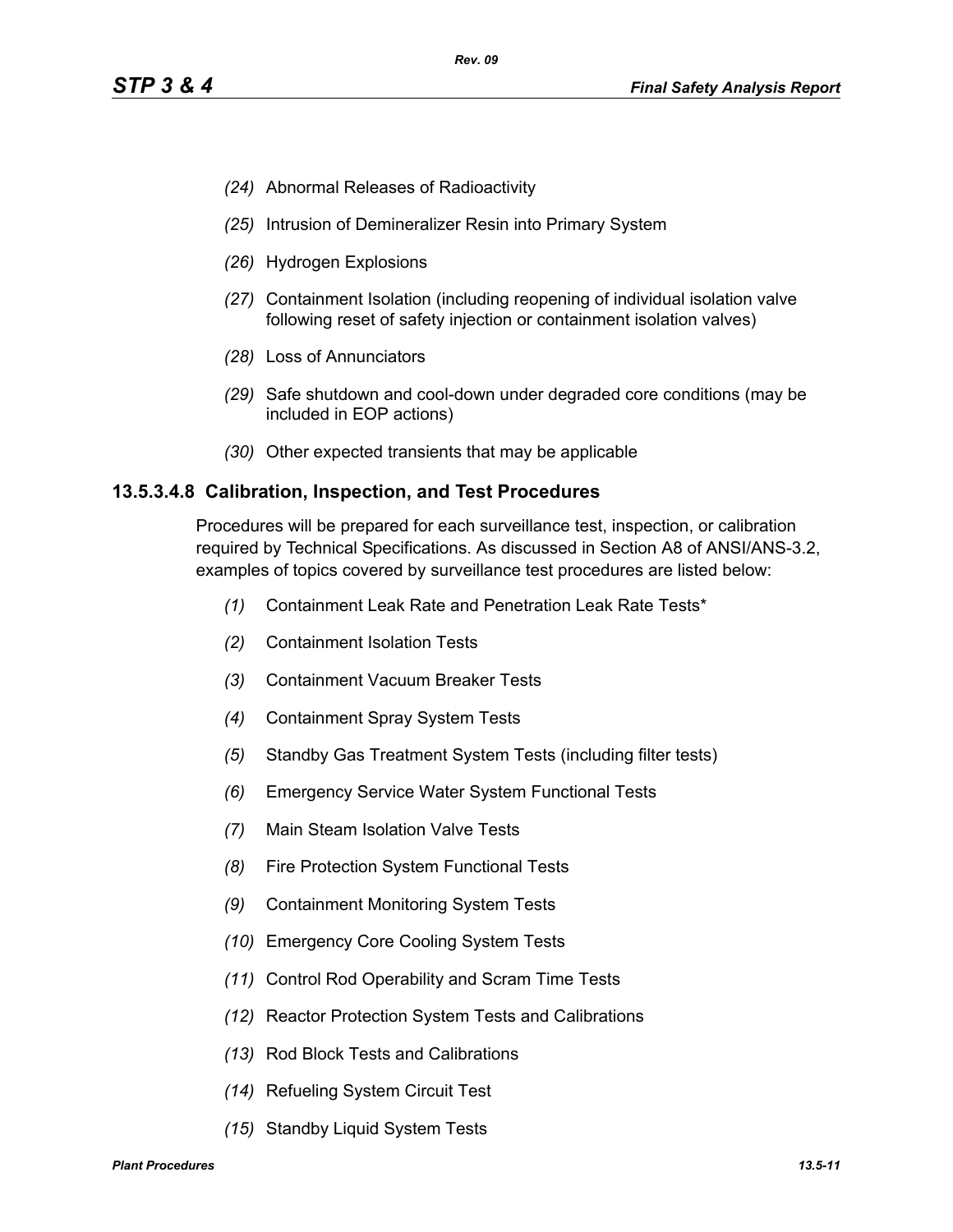- *(16)* Core Thermal Limit Checks and Core Flux Monitor Calibrations
- *(17)* Emergency Power Tests
- *(18)* Reactor Core Isolation Cooling Tests
- *(19)* NSSS Pressurization and Leak Detection
- *(20)* Inspection of Reactor Coolant System Pressure Boundary
- *(21)* Inspection of Pipe Hanger Settings
- *(22)* Control Rod Drive System Functional Tests
- *(23)* Core Physics Surveillance, Including Heat Balance
- *(24)* Leak Detection System Tests\*
- *(25)* Area, Portable, and Air borne Radiation Monitor Calibrations
- *(26)* Process Radiation Monitor Calibrations
- *(27)* Safety Relief Valve Tests
- *(28)* Turbine Overspeed Trip Tests
- *(29)* Water Storage Tanks Level Instrumentation Calibrations
- *(30)* Reactor Building In-leakage Tests
- *(31)* Nitrogen Inerting System Tests
- \* Included in this procedure group will be guidance regarding conversion of various leakage measurements into a common leakage equivalent.

## **13.5.3.4.9 Emergency Operating Procedures**

Procedures that are symptom-oriented will be prepared to provide the operator guidance for maintaining the reactor in a safe condition with any or all of the principal process variables for the reactor or containment initially outside of limits, regardless of cause. Such procedures do not require the operator to diagnose the cause of the upset. A list of events that procedures will cover are provided below:

- *(1)* RPV Control
- *(2)* Primary Containment Control
- *(3)* Secondary Containment Control
- *(4)* Radioactivity Release Control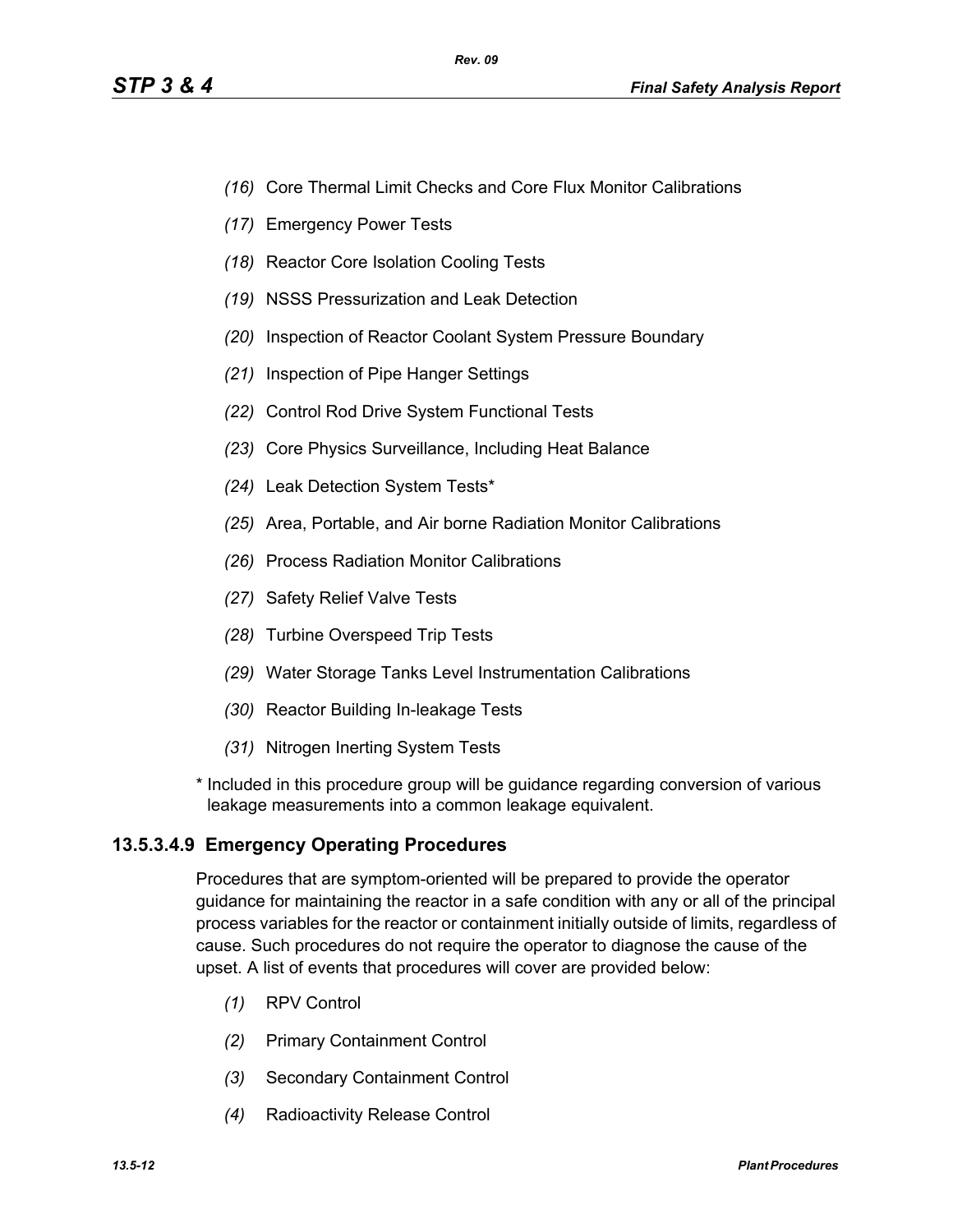- *(5)* Level Restoration (Alternate Level Control)
- *(6)* Emergency (RPV) Pressurization
- *(7)* Steam Cooling
- *(8)* RPV Flooding
- *(9)* Level/Power Control
- *(10)* (Primary) Containment Flooding

### **13.5.3.5.1 Supporting Documents**

*(1)* ABWR Tier 2 Rev. 04, Appendix 18A, Emergency Procedure Guidelines

### **13.5.3.5.2 Regulation and Regulatory Requirements**

- *(1)* NUREG-0737, Supplement No. 1, Clarification of TMI Action Plan Requirements, 1982
- *(2)* NUREG-0899, Guidelines for the Preparation of Emergency Operating Procedures, 1982
- *(3)* NUREG-1358, Lessons Learned From the Special Inspection Program for Emergency Operating Procedures, 1989
- *(4)* NUREG-1358, Lessons Learned From the Special Inspection Program for Emergency Operating Procedures, Supplement 1,1992
- *(5)* NUREG/CR-5228, Techniques for Preparing Flowchart Format Emergency Operating Procedures, Volumes 1 and 2,1989